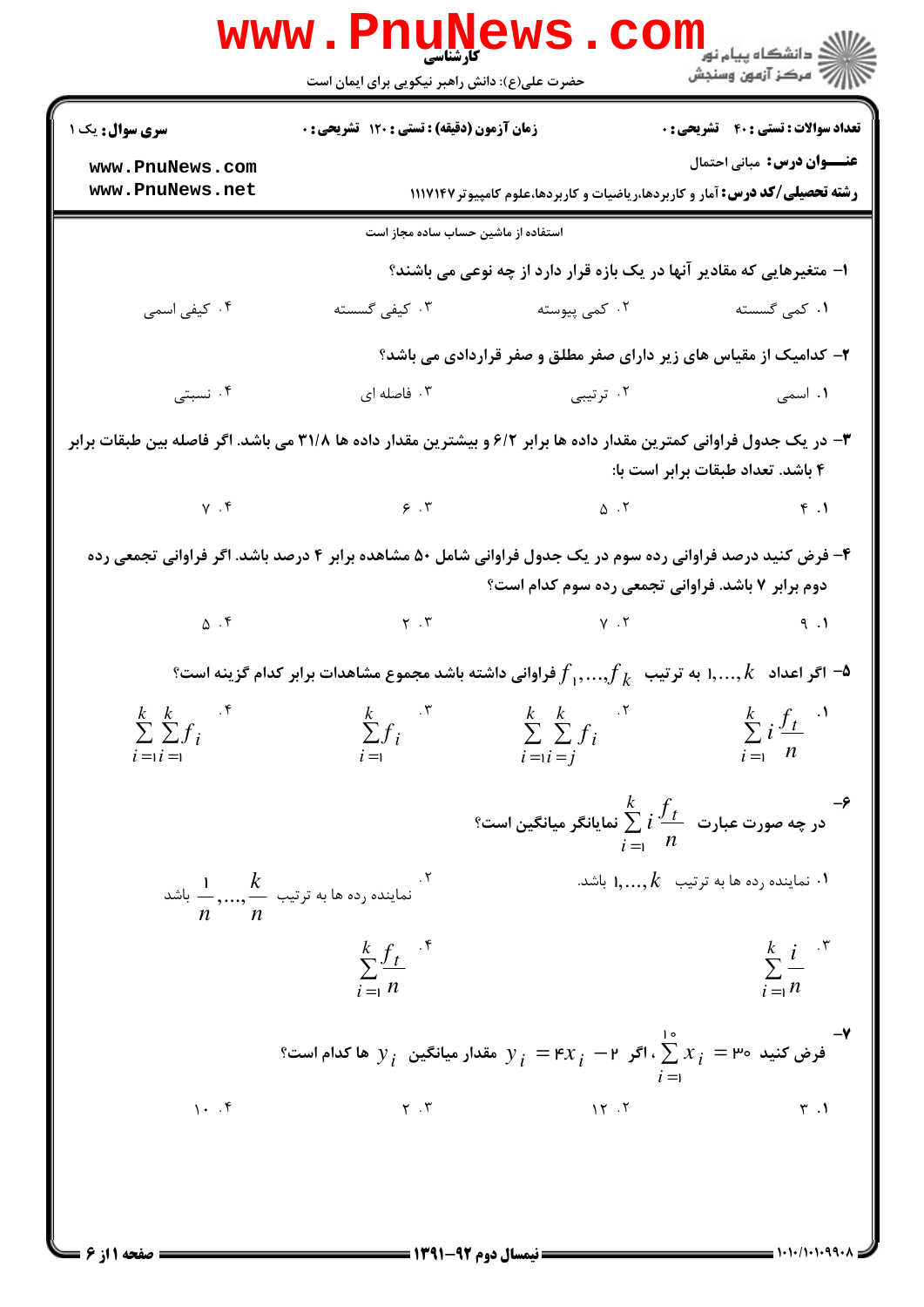|                                                                                                                                                                                                  | <b>WWW</b> .<br>حضرت علی(ع): دانش راهبر نیکویی برای ایمان است                                                                                                                         | کا، شناسی |             |                                                 | COIII                              |          | ه دانشگاه پيام نو <mark>ر</mark><br>رِ ۖ مرڪز آزمون وسنڊش                           |
|--------------------------------------------------------------------------------------------------------------------------------------------------------------------------------------------------|---------------------------------------------------------------------------------------------------------------------------------------------------------------------------------------|-----------|-------------|-------------------------------------------------|------------------------------------|----------|-------------------------------------------------------------------------------------|
| <b>سری سوال : ۱ یک</b>                                                                                                                                                                           | زمان آزمون (دقیقه) : تستی : 120 تشریحی : 0                                                                                                                                            |           |             |                                                 |                                    |          | <b>تعداد سوالات : تستی : 40 - تشریحی : 0</b>                                        |
| www.PnuNews.com                                                                                                                                                                                  |                                                                                                                                                                                       |           |             |                                                 |                                    |          | عنـــوان درس: مبانی احتمال                                                          |
| www.PnuNews.net                                                                                                                                                                                  |                                                                                                                                                                                       |           |             |                                                 |                                    |          | <b>رشته تحصیلی/کد درس:</b> آمار و کاربردها،ریاضیات و کاربردها،علوم کامپیوتر ۱۱۱۷۱۴۷ |
|                                                                                                                                                                                                  |                                                                                                                                                                                       |           |             |                                                 |                                    |          | ۸– با توجه به جدول زیر مقدار میانه را بیابید.                                       |
|                                                                                                                                                                                                  |                                                                                                                                                                                       | $F - T9$  | $rr - 59$   | $Y\Lambda - YY$                                 | $YF-Y\Lambda$                      | $Y - YF$ | ر ده                                                                                |
|                                                                                                                                                                                                  |                                                                                                                                                                                       |           | $\mathbf v$ | ۶                                               | ۴                                  | ۸        | فراواني                                                                             |
| $\uparrow\uparrow\uparrow\uparrow\uparrow$ .                                                                                                                                                     | $T1/5$ . $T$                                                                                                                                                                          |           |             | $\Upsilon\Upsilon/\Delta$ .                     |                                    |          | $T1/\Delta$ .                                                                       |
|                                                                                                                                                                                                  | ° میانگین هندسی $a^{\mathsf{F}}$ , $a^{\mathsf{a}}$ , $a^{\mathsf{r}}$ , برابر کدام گزینه است $\mathsf{I}$                                                                            |           |             |                                                 |                                    |          |                                                                                     |
| $\sqrt[\infty]{a^{\kappa}}$ f                                                                                                                                                                    | $a^{\mu} \sqrt[\infty]{a^{\mu}}$ . $\sqrt[n]{ }$                                                                                                                                      |           |             | $a^{\mu} \sqrt[\infty]{a^{\mu}}$ <sup>. Y</sup> |                                    |          | $a^{\mathfrak{p}}$ . <sup>1</sup>                                                   |
|                                                                                                                                                                                                  | ۱۰– بین سه میانگین حسابی، هندسی و همسازه کدام رابطه برقرار است؟                                                                                                                       |           |             |                                                 |                                    |          |                                                                                     |
| $\bar{x} \geq \bar{x}_C \geq \bar{x}_H$ .                                                                                                                                                        | $\overline{x}_C \geq \overline{x} \geq \overline{x}_H$ $\overline{y}_H \geq \overline{x} \geq \overline{x}_C$ $\overline{y}_H \geq \overline{x}_C \geq \overline{x}$ $\overline{y}_H$ |           |             |                                                 |                                    |          |                                                                                     |
|                                                                                                                                                                                                  |                                                                                                                                                                                       |           |             |                                                 |                                    |          | 11- مقدار انحراف میانگین داده های ۱۴،۱۳، ۱۳، ۱۲ کدام است؟                           |
| .70.9                                                                                                                                                                                            | .19.7                                                                                                                                                                                 |           |             |                                                 | $\cdot/\Delta$ . T                 |          | $\cdot/\lambda$ . 1                                                                 |
| ا اگر $\sum x_i = k^\mathsf{P}$ و $\sum x_i^\mathsf{P} = k^\mathsf{P}$ واریانس نمونه ای برابر کدام گزینه است؟<br>$i =$<br>$i =$                                                                  |                                                                                                                                                                                       |           |             |                                                 |                                    |          |                                                                                     |
| $k^{r}$ $\mathfrak{F}$                                                                                                                                                                           | $k^{\mathsf{P}}$ $\cdot^{\mathsf{r}}$                                                                                                                                                 |           |             |                                                 | $\frac{k^{\mathsf{P}}}{\lambda}$ . |          |                                                                                     |
| 19                                                                                                                                                                                               | $\mathsf{P}$                                                                                                                                                                          |           |             |                                                 |                                    |          |                                                                                     |
| اگر $z\le y\le z$ دارای میانگین $y$ باشد. بین $z$ و $x$ و $y$ چه رابطه ای باید برقرار باشد تا واریانس برابر یک شود؟ $\tau$                                                                       |                                                                                                                                                                                       |           |             |                                                 |                                    |          |                                                                                     |
| $x = Py + 1$ $x = Py - 1$ $x = Py - 1$                                                                                                                                                           |                                                                                                                                                                                       |           |             | $x = y + 1.7$                                   |                                    |          | $x = y - 1$ .                                                                       |
| $z = ry -1$                                                                                                                                                                                      | $z = Py + 1$                                                                                                                                                                          |           |             | $z = y -1$                                      |                                    |          | $z = y + i$                                                                         |
| ۱۴- طول مدت اجرای ۵ محاسبه آماری متفاوت بر حسب ثانیه جمع آوری گردیده است. میانگین و انحراف معیار ۵ محاسبه به<br>ترتیب برابر ۱/۴۸۲ و ۵۲۴/۰ ثانیه می باشد. ضریب تغییرات مدت اجرای محاسبه کدام است؟ |                                                                                                                                                                                       |           |             |                                                 |                                    |          |                                                                                     |
| $\Gamma \Delta / \Gamma$ .                                                                                                                                                                       | $\gamma$ $\gamma$ / $\gamma$                                                                                                                                                          |           |             | $Y - Y Y$                                       |                                    |          | $1\lambda/\Delta\Upsilon$ .                                                         |
|                                                                                                                                                                                                  | ۱۵- میانگین و انحراف معیار نمرات پایان ترم درس زبان خارجه به ترتیب برابر ۶۰ و ۱۶ می باشد. اگر نمره زبان خارجه                                                                         |           |             |                                                 |                                    |          | دانشجویی برابر ۷۲ باشد، نمره استاندارد نمره زبان این دانشجو برابر است با:           |
| $\cdot$ /۴۵. ۴                                                                                                                                                                                   | .780.7                                                                                                                                                                                |           |             | $\cdot$ / Y $\triangle$ $\cdot$ $\cdot$ Y       |                                    |          | $\cdot/\Delta$ .                                                                    |

 $Dm_1$ ,  $N_{ATM}$ 

' '

 $= 1.1 - 11.1 - 99.$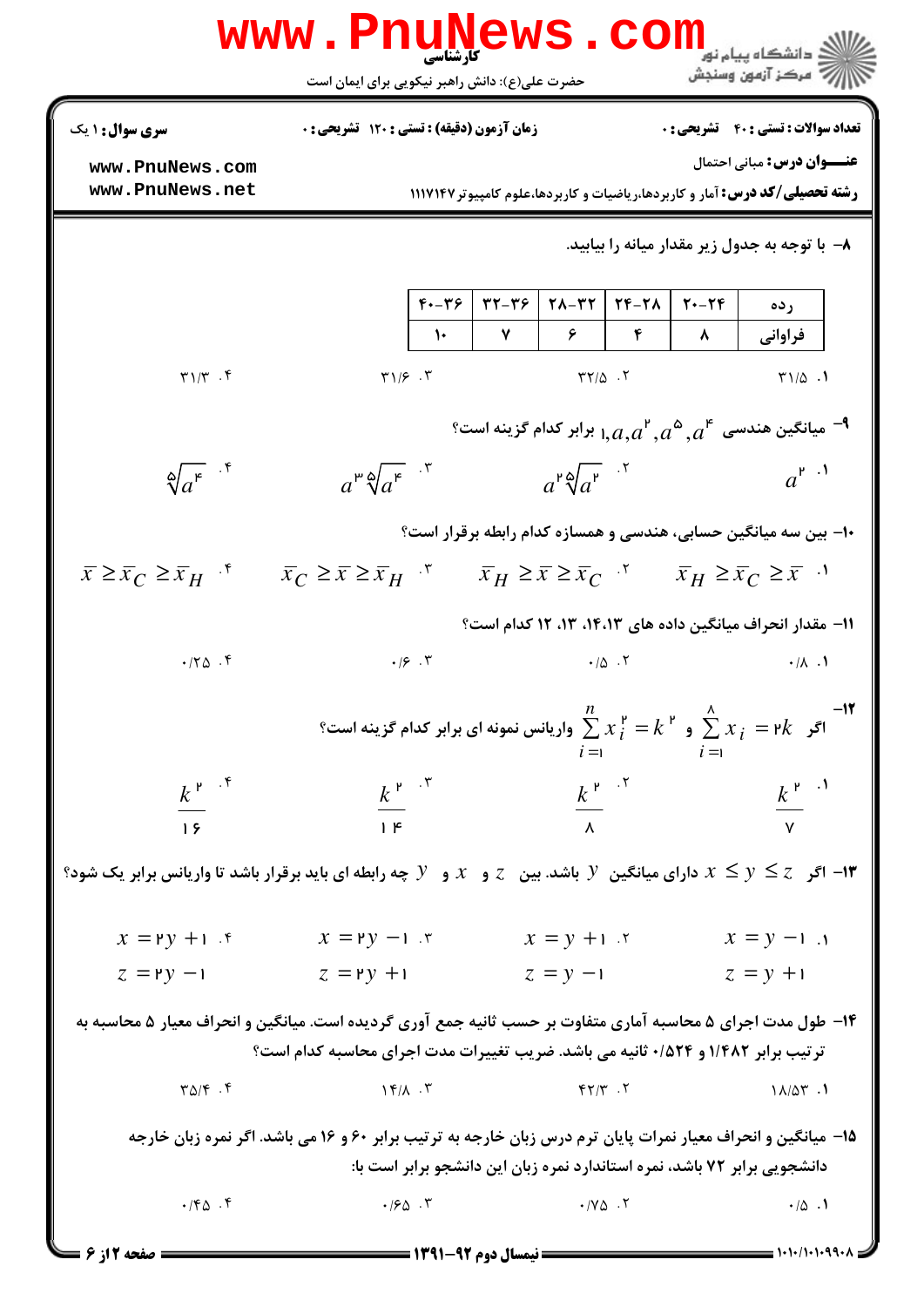|                                                | www.PnuNews<br>حضرت علی(ع): دانش راهبر نیکویی برای ایمان است |                                                | رانشگاه پیام نور<br>این مرکز آزمون وسنجش                                                                                                                                             |
|------------------------------------------------|--------------------------------------------------------------|------------------------------------------------|--------------------------------------------------------------------------------------------------------------------------------------------------------------------------------------|
| <b>سری سوال : ۱ یک</b>                         | زمان آزمون (دقیقه) : تستی : ۱۲۰ تشریحی : ۰                   |                                                | <b>تعداد سوالات : تستي : 40 - تشريحي : 0</b>                                                                                                                                         |
| www.PnuNews.com<br>www.PnuNews.net             |                                                              |                                                | <b>عنـــوان درس:</b> مبانی احتمال<br><b>رشته تحصیلی/کد درس:</b> آمار و کاربردها،ریاضیات و کاربردها،علوم کامپیوتر ۱۱۱۷۱۴۷                                                             |
|                                                |                                                              |                                                | ا- بنا به قضیه چبیشف کدام گزاره در باره فراوانی در بازه $(\bar{x} \pm$ ۳۶ ) برقرار است؟ $\cdot$                                                                                      |
|                                                | ۰۲ حداقل ۷۵ درصد از داده ها در آن قرار می گیرد.              |                                                | ۰۱ حداکثر ۷۵ درصد از داده ها در آن قرار می گیرد.                                                                                                                                     |
|                                                | ۰۴ حداقل ۲۵ درصد از داده ها در آن قرار می گیرد.              |                                                | ۰۳ حداکثر ۲۵ درصد از داده ها در آن قرار می گیرد.                                                                                                                                     |
|                                                |                                                              |                                                | ۱۷- اگر نسبت نیم برد میان چارکی در یک سری مشاهده برابر ۲۴ درصد و چارک اول ۸ باشد. مقدار چارک سوم برابر است با:                                                                       |
|                                                | 14.7                                                         | $15.7$ $11.1$                                  |                                                                                                                                                                                      |
|                                                |                                                              |                                                | <b>۱۸</b> – کدامیک از موارد زیر بیانگر چولگی مثبت می باشد؟                                                                                                                           |
| $x_{mo} \prec \overline{x} \prec \tilde{x}$ .* | $\tilde{x} \prec \overline{x} \prec x_{mo}$ *                | $x_{mo} \prec \tilde{x} \prec \overline{x}$ .  | $\bar{x} \prec \tilde{x} \prec x_{mo}$ .                                                                                                                                             |
|                                                |                                                              |                                                | ۱۹- هر قدر میزان کشیدگی بزرگ باشد آنگاه:                                                                                                                                             |
|                                                | ۰۲ میانگین بیشتر می شود.                                     |                                                | ۰۱ میانگین کمتر می شود.                                                                                                                                                              |
|                                                | ۰۴ پراکندگی کمتر می شود                                      |                                                | ۰۳ پراکندگی بیشتر می شود.                                                                                                                                                            |
|                                                |                                                              |                                                | اگر انحراف معیار داده های $x_{\mu},x_{\mu},x_{\mu},$ ۳۵٫ $x_{\mu},x_{\mu},x_{\mu},$ ۲۵٫ برابر صفر باشد. آنگاه میانگین داده های $x_{\mu},x_{\mu},x_{\mu},$ ۰۵٫ کدام $^{-1}$ ۰<br>است؟ |
| $\Gamma \Delta$ .                              | $\mathbf{r}$ . $\mathbf{r}$                                  | $\begin{bmatrix} 1 & 0 \\ 0 & 1 \end{bmatrix}$ | 0.1                                                                                                                                                                                  |
|                                                |                                                              |                                                | -۲۱<br>اگر واریانس جامعه ۲ و میانگین آن برابر با ۳ و $\alpha$ ۵ $\sum x_i^{\;\prime\;}$ باشد. اندازه جامعه چقدر است؟                                                                 |
| $1Y \cdot f$                                   | 15.7                                                         | $\sqrt{2}$                                     | $\mathcal{N}$ .                                                                                                                                                                      |
|                                                |                                                              |                                                | اگر $s_{x}^{P} = s_{y}^{P} = s_{y}^{P} = s_{y}^{P} = s_{y}^{P} = \frac{1}{\sqrt{2}}$ اگر $s_{x}^{P} = s_{y}^{P} = s_{y}^{P} = k$ برابر است با:                                       |
|                                                |                                                              |                                                |                                                                                                                                                                                      |
| $\frac{k^{\mathsf{P}}}{\mathsf{P}}$            | $\frac{k}{r}$ $\frac{r}{r}$                                  |                                                | $\frac{k^{\mathsf{P}}}{\sqrt{\mathsf{P}}}$ $\frac{k}{\sqrt{\mathsf{P}}}$ $\frac{1}{\sqrt{\mathsf{P}}}$                                                                               |
|                                                |                                                              |                                                | <b>۲۳- در ۶ پرتاب یک سکه به چند راه ۲ شیر و۴ خط ظاهر می شود؟</b>                                                                                                                     |
| 10.7                                           | 15.7                                                         | 9.7                                            | $\Lambda$ . $\Lambda$                                                                                                                                                                |
|                                                |                                                              |                                                |                                                                                                                                                                                      |

 $= 1.1.11.1.99.$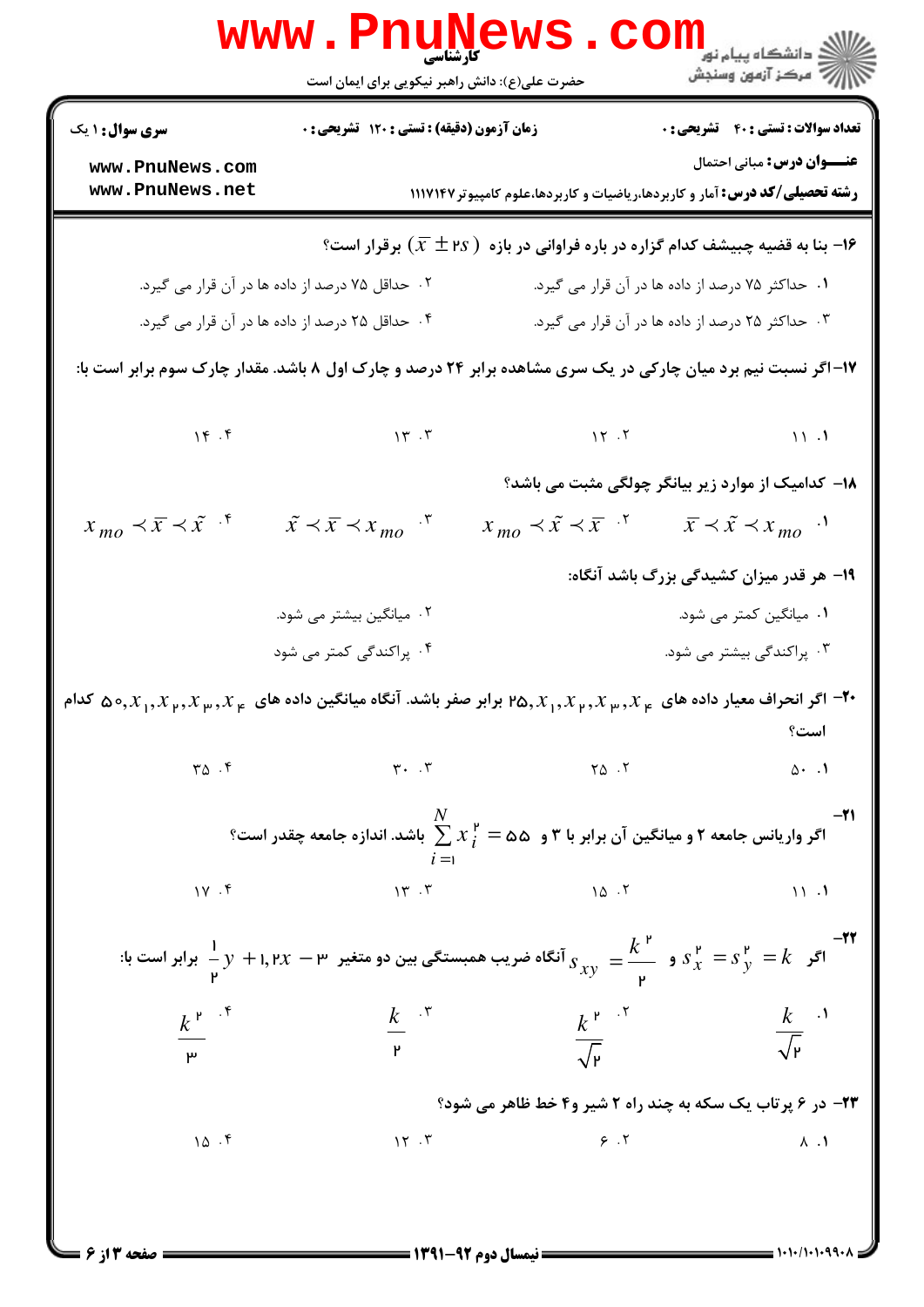|                                     | حضرت علی(ع): دانش راهبر نیکویی برای ایمان است                                                                                                                                                        |                                                                                                                                                                                                               | رِ ۖ مرڪز آزمون وسنڊش                                                                                                         |
|-------------------------------------|------------------------------------------------------------------------------------------------------------------------------------------------------------------------------------------------------|---------------------------------------------------------------------------------------------------------------------------------------------------------------------------------------------------------------|-------------------------------------------------------------------------------------------------------------------------------|
| <b>سری سوال : ۱ یک</b>              | زمان آزمون (دقیقه) : تستی : 120 تشریحی : 0                                                                                                                                                           |                                                                                                                                                                                                               | تعداد سوالات : تستي : 40 - تشريحي : 0                                                                                         |
| www.PnuNews.com<br>www.PnuNews.net  |                                                                                                                                                                                                      | <b>رشته تحصیلی/کد درس:</b> آمار و کاربردها،ریاضیات و کاربردها،علوم کامپیوتر ۱۱۱۷۱۴۷                                                                                                                           | <b>عنـــوان درس:</b> مبانی احتمال                                                                                             |
|                                     | ۲۴- اگر در یک گروه شش تایی دو شی کاملا مشابه یکدیگر باشند، چند جایگشت دوری خواهیم داشت؟                                                                                                              |                                                                                                                                                                                                               |                                                                                                                               |
| $\lambda$ . $\mathfrak{f}$          | $1 - .7$                                                                                                                                                                                             | 19.7                                                                                                                                                                                                          | 15.1                                                                                                                          |
|                                     |                                                                                                                                                                                                      |                                                                                                                                                                                                               | <b>۲۵– کدام گزینه صحیح است؟</b>                                                                                               |
|                                     | $\binom{n}{r} = \binom{n-1}{r} + \binom{n-1}{r-1}$                                                                                                                                                   |                                                                                                                                                                                                               | $\binom{n}{r} = \sum_{i=1}^{r+1} \binom{n+i}{r+i+a}$                                                                          |
|                                     | $\sum_{r=0}^{n} {n \choose r}^{r} = {n^{r} \choose n}$                                                                                                                                               |                                                                                                                                                                                                               | $\sum_{n=0}^{n} {n \choose r} (a+1)^{n} = a^{n}$                                                                              |
|                                     |                                                                                                                                                                                                      | °C در بسط $\int^{\mathsf{P}} x \cdot \int^{\mathsf{P}} y \cdot \int^{\mathsf{P}} z \cdot \int^{\mathsf{P}} (rx + \mathsf{P}y) + \mathsf{P}y + \mathsf{P}y) \cdot \int^{\mathsf{P}} z \cdot \int^{\mathsf{P}}$ |                                                                                                                               |
| $\lambda \times 9!$ $\cdot$ $\zeta$ | $11$ $\times$ 9! $\cdot$                                                                                                                                                                             | $q! \kappa^{\mu}$ . $\gamma$                                                                                                                                                                                  | $\overline{q}$ $\overline{q}$ $\overline{q}$<br>$\mu$ ! $\mu$ ! $\mu$ !                                                       |
|                                     |                                                                                                                                                                                                      |                                                                                                                                                                                                               | - <b>۷۷</b><br>مقدار $\sum_{i=-\infty}^{\Lambda} \left(\begin{matrix} \lambda \\ i \end{matrix}\right)$ برابر کدام گزینه است؟ |
| $\mu^{11}$ . f                      | $r^{10.7}$                                                                                                                                                                                           | $\mu^{q}$ . T                                                                                                                                                                                                 | $\mu^{\Lambda}$ .                                                                                                             |
|                                     |                                                                                                                                                                                                      |                                                                                                                                                                                                               | - ماس ( $-$ ۳ ) جاصل $\begin{pmatrix} -$ برابر کدام گزینه است $\text{ }^{\circ}$                                              |
| $-1$ . $\uparrow$                   | $-\tau$ . $\tau$                                                                                                                                                                                     | $Y \cdot \cdot Y$                                                                                                                                                                                             | $\mathcal{N}$ .                                                                                                               |
|                                     |                                                                                                                                                                                                      |                                                                                                                                                                                                               | - دو پیشامد A و B ناسازگارند اگر $\bullet$                                                                                    |
| $A \cap B \neq \phi$ '              |                                                                                                                                                                                                      |                                                                                                                                                                                                               | $P(A \cap B) = P(A)P(B)$ .                                                                                                    |
|                                     | $A \cap B = \phi$ f                                                                                                                                                                                  |                                                                                                                                                                                                               | و B مستقل باشند. $\mathsf{A}$                                                                                                 |
|                                     | ۳۰- از گروه ۲۰۰ نفری دانشجویان یک دانشکده، ۱۳۸ نفر درس آمار، ۱۱۵ نفر درس جامعه شناسی و ۹۱ فرد در هر دو درس ثبت<br>نام کرده اند. چند نفر از این دانشجویان در هیچکدام از ابن دو درس ثبت نام نکرده اند؟ |                                                                                                                                                                                                               |                                                                                                                               |
| 119.5                               | $Y \setminus \cdot Y$                                                                                                                                                                                | $Y \wedge \cdot Y$                                                                                                                                                                                            | 157.1                                                                                                                         |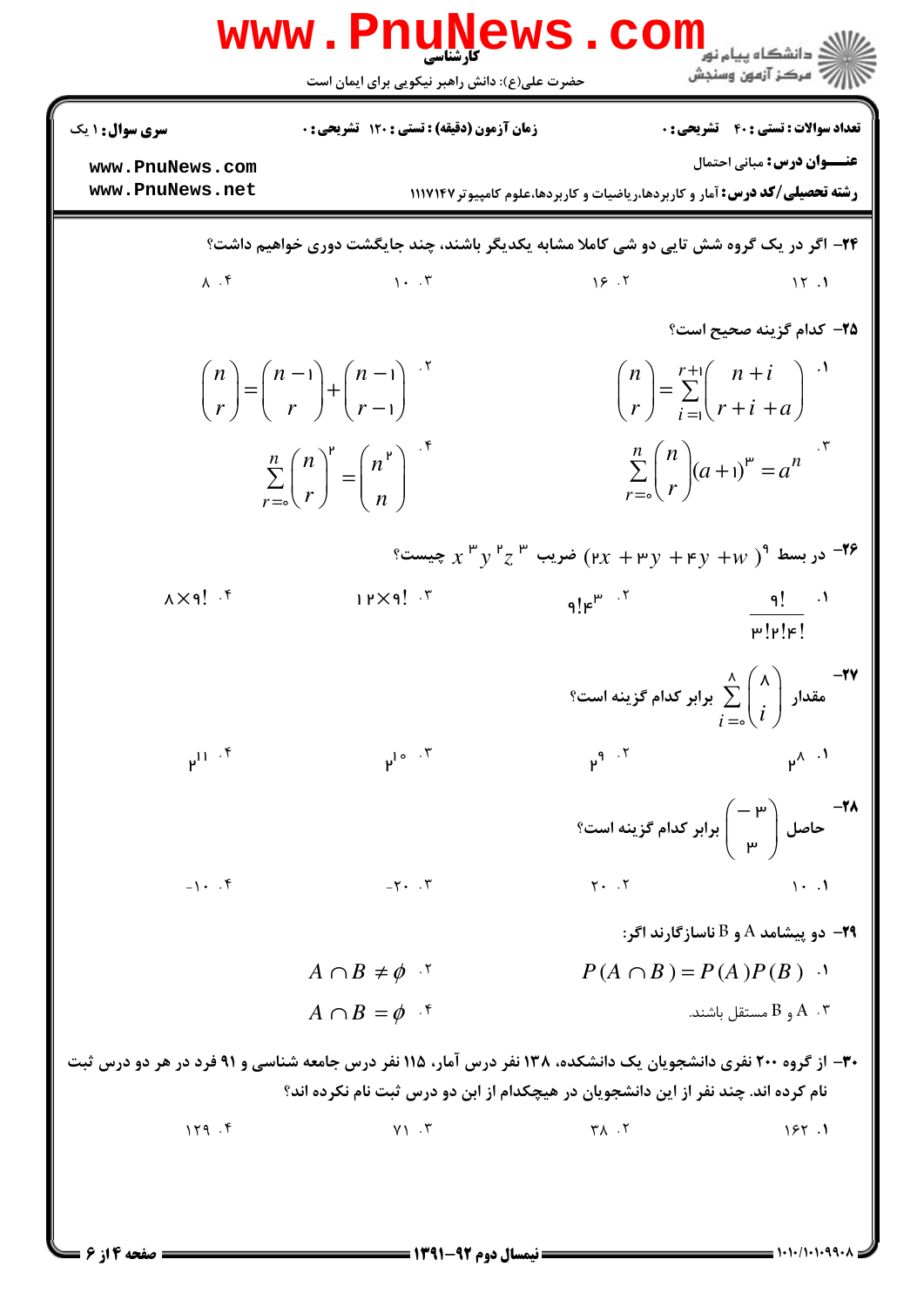| <b>www.PnuNews</b>                                                                                                                                                                                                           |                                                                                                                                                                                                                                                                                                                |                                                          |                                                                                                                          |  |  |
|------------------------------------------------------------------------------------------------------------------------------------------------------------------------------------------------------------------------------|----------------------------------------------------------------------------------------------------------------------------------------------------------------------------------------------------------------------------------------------------------------------------------------------------------------|----------------------------------------------------------|--------------------------------------------------------------------------------------------------------------------------|--|--|
|                                                                                                                                                                                                                              | حضرت علی(ع): دانش راهبر نیکویی برای ایمان است                                                                                                                                                                                                                                                                  |                                                          | ري دانشڪاه پيام نور<br>اڳ مرڪز آزمون وسنجش                                                                               |  |  |
| <b>سری سوال : ۱ یک</b>                                                                                                                                                                                                       | زمان آزمون (دقیقه) : تستی : ۱۲۰ تشریحی : ۰                                                                                                                                                                                                                                                                     |                                                          | <b>تعداد سوالات : تستی : 40 ٪ تشریحی : 0</b>                                                                             |  |  |
| www.PnuNews.com<br>www.PnuNews.net                                                                                                                                                                                           |                                                                                                                                                                                                                                                                                                                |                                                          | <b>عنـــوان درس:</b> مبانی احتمال<br><b>رشته تحصیلی/کد درس:</b> آمار و کاربردها،ریاضیات و کاربردها،علوم کامپیوتر ۱۱۱۷۱۴۷ |  |  |
|                                                                                                                                                                                                                              |                                                                                                                                                                                                                                                                                                                |                                                          | <b>۳۱</b> - کدامیک از گزینه های زیر جزء اصول احتمال <u>نمی</u> باشد؟                                                     |  |  |
|                                                                                                                                                                                                                              |                                                                                                                                                                                                                                                                                                                |                                                          | $\circ$ - $\circ$ / $P(A)$ / $\circ$ / $A \subset S$ ، $\circ$ / $\circ$ / $\circ$ / $\circ$                             |  |  |
|                                                                                                                                                                                                                              |                                                                                                                                                                                                                                                                                                                |                                                          | $P(S) = 1$ .                                                                                                             |  |  |
|                                                                                                                                                                                                                              |                                                                                                                                                                                                                                                                                                                |                                                          | $P(A) \leq P(B)$ آنگاه $A \subset B$                                                                                     |  |  |
|                                                                                                                                                                                                                              |                                                                                                                                                                                                                                                                                                                | $P(A \cup B) = P(A) + P(B)$ برای هر A و B ناسازگار، $^4$ |                                                                                                                          |  |  |
| ۳۲- در یک بازی با دسته کارت ۵۲ تایی (کارت ها از شماره یک الی ۱۳ در چهار رنگ بسته بندی شده اند) ۵ کارت به تصادف<br>انتخاب می کنیم، اگر سه کارت دارای یک شماره و دو کارت دیگر هم دارای یک شماره باشند برنده بازی هستند. احتمال |                                                                                                                                                                                                                                                                                                                |                                                          | برنده شدن در این بازی چقدر است؟                                                                                          |  |  |
|                                                                                                                                                                                                                              | $\cdot/\cdot\cdot\cdot$ $\uparrow$ $\cdot/\cdot\cdot\cdot$ $\uparrow$ $\cdot/\cdot\cdot\cdot$ $\uparrow$                                                                                                                                                                                                       | $.7 - 19$                                                | $\cdot/\cdot\cdot\wedge$ .                                                                                               |  |  |
| ۳۳- کلاسی شامل ۳ دانشجوی پسر و ۴ دانشجوی دختر می باشد. سه نفر جهت تشکیل کمیته علمی انتخاب می شود. احتمال                                                                                                                     |                                                                                                                                                                                                                                                                                                                |                                                          | اینکه حداکثر ۲ نفر دختر باشد برابر است با:                                                                               |  |  |
| $P P^{\alpha}$                                                                                                                                                                                                               | $\mu_1$ . $\zeta$                                                                                                                                                                                                                                                                                              |                                                          | $\zeta$ , $\zeta$ , $\zeta$ , $\zeta$ , $\zeta$ , $\zeta$ , $\zeta$                                                      |  |  |
| ۳۵                                                                                                                                                                                                                           | ాది                                                                                                                                                                                                                                                                                                            | ۳۵ - ۳۵                                                  | ాజు                                                                                                                      |  |  |
|                                                                                                                                                                                                                              |                                                                                                                                                                                                                                                                                                                |                                                          | ۳۴- احتمال اینکه یکی از دو پیشامد A و B رخ دهد برابر با کدام گزینه است؟                                                  |  |  |
| $P(A - B)$ f                                                                                                                                                                                                                 | $P(A \cap B)$ $\cdot$ $P(A \cup B)$ $\cdot$ $p(A \Delta B)$ $\cdot$                                                                                                                                                                                                                                            |                                                          |                                                                                                                          |  |  |
| ه۳- اگر A و B دو پیشامد در فضای نمونه ای S باشد و $\rho(A)=\rho(A)=P(A)\rho$ و $\rho(\rho\circ P(A\cup B)=P(A)$ . مقدار $\Gamma$                                                                                             |                                                                                                                                                                                                                                                                                                                |                                                          | برابر كدام گزينه است؟ $P\left(A\,\hat{\,\,\,} \cap B\,\,\hat{\,\,}\,\right)$                                             |  |  |
|                                                                                                                                                                                                                              | $\cdot$ $/$ $\uparrow$ $\cdot$ $/$ $\uparrow$ $\cdot$ $\uparrow$ $\cdot$ $\uparrow$ $\cdot$ $\uparrow$ $\cdot$ $\uparrow$ $\cdot$ $\uparrow$ $\cdot$ $\uparrow$ $\cdot$ $\uparrow$                                                                                                                             |                                                          | $\cdot/\Delta$ .                                                                                                         |  |  |
|                                                                                                                                                                                                                              |                                                                                                                                                                                                                                                                                                                |                                                          | ۴۶- برای دو پیشامد A و B از فضای نمونه S کدامیک از روابط زیر برقرار نمی باشد؟                                            |  |  |
| $P(A \cap B) \ge P(A) + P(B) - 1$                                                                                                                                                                                            |                                                                                                                                                                                                                                                                                                                | $P(A \cap B) \leq P(A) + P(B)$ .                         |                                                                                                                          |  |  |
| $P(A \cap B) \ge P(A) + P(B)$ f                                                                                                                                                                                              |                                                                                                                                                                                                                                                                                                                |                                                          | $P(A \cup B) \leq P(A) + P(B)$ .                                                                                         |  |  |
|                                                                                                                                                                                                                              |                                                                                                                                                                                                                                                                                                                |                                                          | ۳۷- خانواده ایی دارای سه فرزند است. اگر بدانیم فرزند اول و دوم دختر است. چقدر احتمال دارد که فرزند سوم پسر باشد؟         |  |  |
|                                                                                                                                                                                                                              |                                                                                                                                                                                                                                                                                                                |                                                          |                                                                                                                          |  |  |
|                                                                                                                                                                                                                              | $\frac{1}{p}$ $\frac{1}{15}$ $\frac{1}{15}$ $\frac{1}{15}$ $\frac{1}{15}$ $\frac{1}{15}$ $\frac{1}{15}$ $\frac{1}{15}$ $\frac{1}{15}$ $\frac{1}{15}$ $\frac{1}{15}$ $\frac{1}{15}$ $\frac{1}{15}$ $\frac{1}{15}$ $\frac{1}{15}$ $\frac{1}{15}$ $\frac{1}{15}$ $\frac{1}{15}$ $\frac{1}{15}$ $\frac{1}{15}$ $\$ |                                                          |                                                                                                                          |  |  |
|                                                                                                                                                                                                                              |                                                                                                                                                                                                                                                                                                                |                                                          |                                                                                                                          |  |  |

.<br>: ۱ یک

 $= 1.1.111199.1$